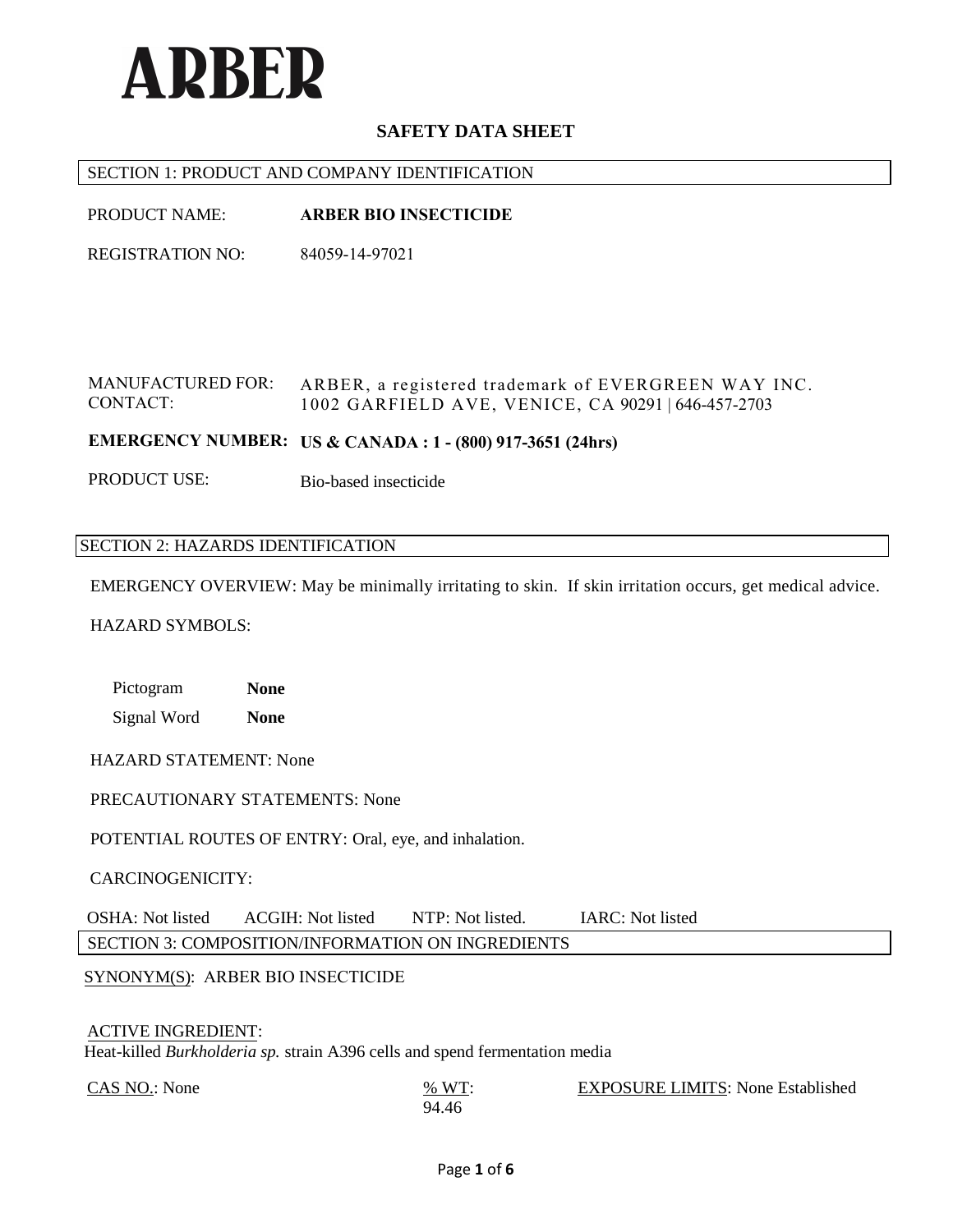# OTHER INGREDIENTS:

5.54 % inert, non-reactive

## SECTION 4: FIRST AID MEASURES

EYES: Hold eye open and rinse slowly and gently with water for at least 15 minutes. Remove contact lenses, if present, after the first 5 minutes, then continue rinsing eyes. Do not use an eye ointment. Call poison control center or doctor for treatment advice.

SKIN: Remove contaminated clothing. Rinse skin immediately with plenty of water for at least 15-20 minutes. Call a poison control center or doctor for treatment advice.

INGESTION: Call a poison control center or doctor immediately for treatment advice. Have person sip a glass of water if able to swallow. Do not induce vomiting unless told to by a poison control center or physician. Do not give anything by mouth to an unconscious person.

INHALATION: Remove person to fresh air. If the person is not breathing, call 911 or an ambulance, then give artificial respiration, preferably mouth-to-mouth if possible. Call a poison control center or doctor for treatment.

### SECTION 5: FIRE-FIGHTING MEASURES

### FLAMMABLE LIMITS IN AIR, (% BY VOLUME)

| UPPER: | Not applicable. |
|--------|-----------------|
| LOWER: | Not applicable. |

FLASH POINT: Not applicable.

AUTOIGNITION TEMPERATURE: Not applicable.

| NFPA HAZARD CLASSIFICATION        |                    |               |
|-----------------------------------|--------------------|---------------|
| HEAITH:0                          | $FI$ AMMARILITY: 0 | REACTIVITY: 0 |
|                                   |                    |               |
| <b>HMIS HAZARD CLASSIFICATION</b> |                    |               |
| HEAITH:0                          | FI.AMMABILITY: 0   | REACTIVITY: 0 |
|                                   |                    |               |

EXTINGUISHING MEDIA: Use extinguishing media appropriate for the surrounding fire.

## SPECIAL FIRE FIGHTING PROCEDURES: None

UNUSUAL FIRE AND EXPLOSION HAZARDS: None

HAZARDOUS DECOMPOSITION PRODUCTS: None

#### SECTION 6: ACCIDENTAL RELEASE MEASURES

ACCIDENTAL RELEASE MEASURES: Wear suitable clothing such as eye protection, long-sleeved shirt, pants and shoes with socks. If spilled, contain - prevent run off into drains and waterways. Absorb liquid with an inert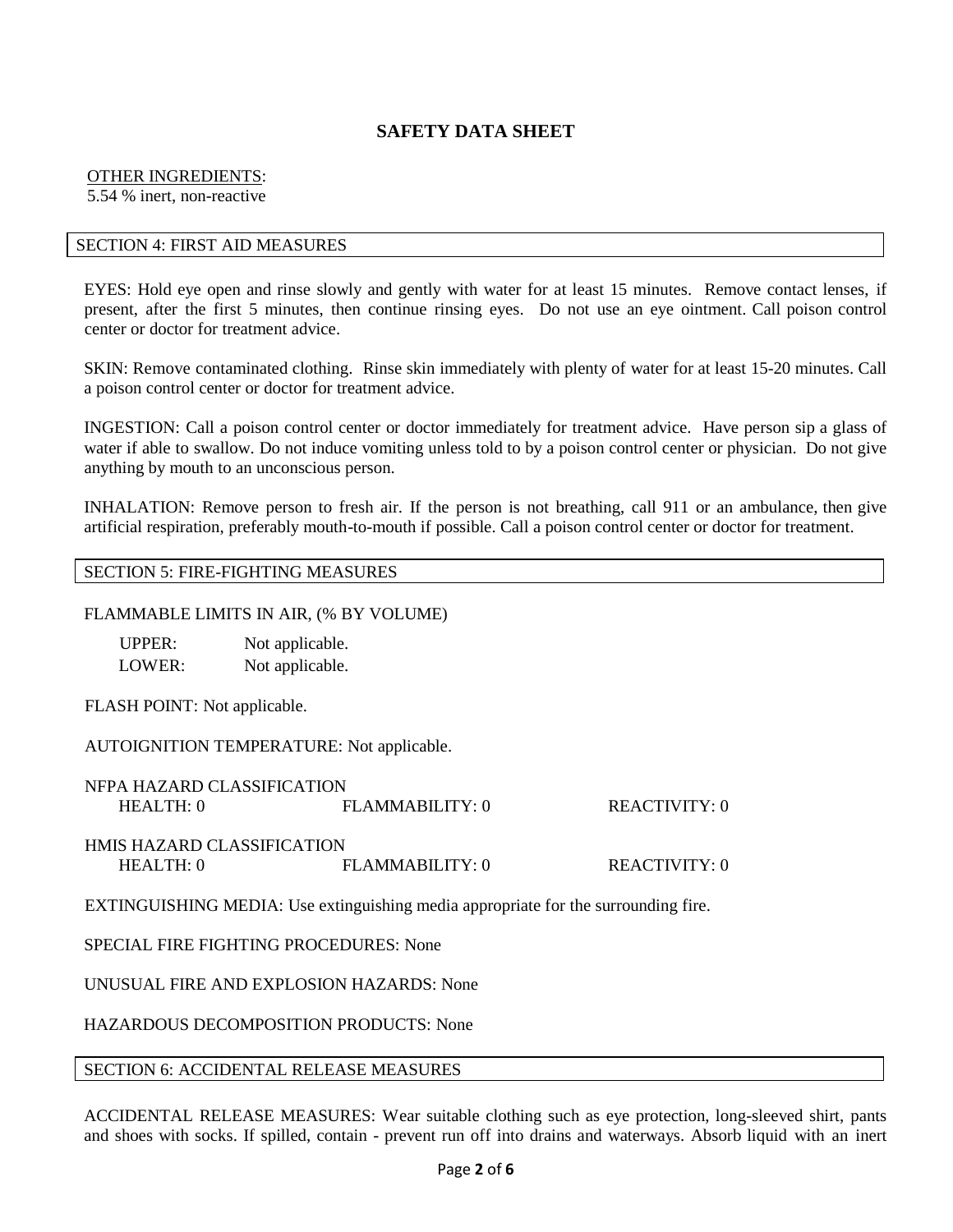absorbent material. Seal absorbent material in a closed labeled container and dispose of in accordance with local ordinances.

### SECTION 7: HANDLING AND STORAGE

HANDLING AND STORAGE: Store in the closed, original container in a well-ventilated area out of direct sunlight. Keep containers closed when not in use. Empty container completely and dispose of in accordance with all applicable federal, state and local environmental regulations.

OTHER PRECAUTIONS: No special precautions.

#### SECTION 8: EXPOSURE CONTROLS/PERSONAL PROTECTION

ENGINEERING CONTROLS: Spill controls should be provided for working with large quantities.

VENTILATION: No TLV assigned. Provide exhaust ventilation or other engineering controls to keep the airborne concentrations of vapors and aerosols below the exposure levels. Ensure that eyewash stations and safety showers are proximal to the work-station location.

RESPIRATORY PROTECTION: Use a dust/mist filtering respirator meeting NIOSH standards of at least N-95, R-95 or P-95.

EYE PROTECTION: Safety goggles or glasses with side shields advisable when handling liquid.

SKIN PROTECTION: Wear gloves made of Latex or other impervious material.

OTHER PROTECTIVE CLOTHING OR EQUIPMENT: Clothing to prevent prolonged skin contact as needed such as long-sleeved shirt, long pants and shoes with socks.

WORK HYGIENIC PRACTICES: Wash any contamination from skin or eyes immediately. Wash hands and exposed skin before eating, drinking, smoking, after work, or using the toilet.

#### SECTION 9: PHYSICAL AND CHEMICAL PROPERTIES

PHYSICAL STATE: Liquid COLOR: Light yellow to pink to brown ODOR: Sweet, nutty, earthy  $pH:$  5 to 8 DENSITY: 1 g/mL SOLUBILITY IN WATER: Miscible in water BOILING POINT/RANGE: Not determined FREEZING/MELTING POINT: Not determined FLASH POINT: Not determined EVAPORATION RATE: Not determined FLAMMABILITY (SOLID. GAS): Not determined UPPER FLAMMABILITY LIMITS: Not determined<br>LOWER FLAMABILITY LIMITS: Not determined LOWER FLAMABILITY LIMITS: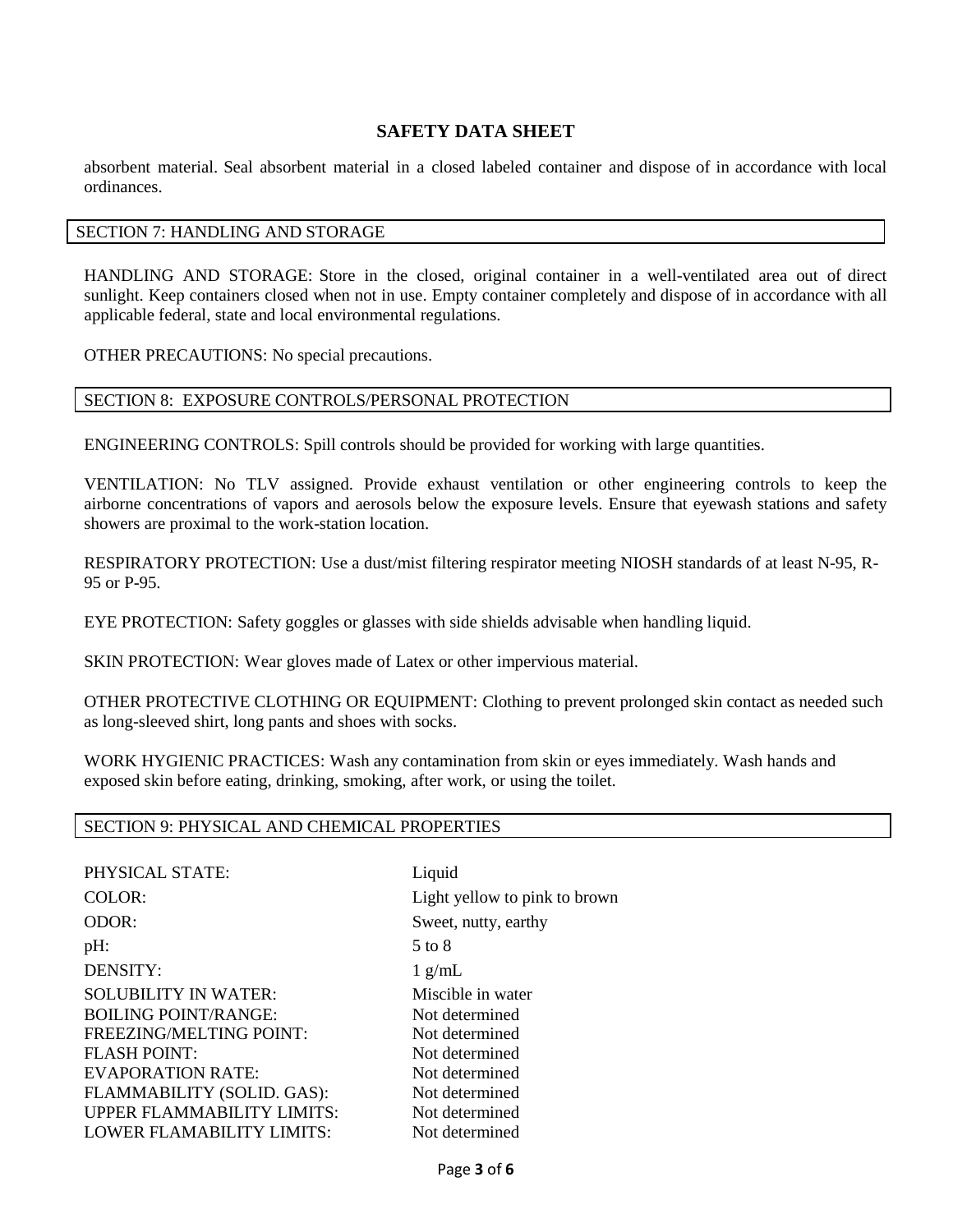VAPOR PRESSURE: Not determined VAPOR DENSITY: Not determined RELATIVE DENSITY: Not determined SOLUBILITY IN OTHER SOLVENTS: Not determined PARTITION COEFFICIENT:<br>AUTOIGNITION TEMPERATURE: Not determined AUTOIGNITION TEMPERATURE: DECOMPOSITION TEMPERATURE: Not determined KINEMATIC VISCOSITY: Not determined DYNAMIC VISCOSITY: Not determined EXPLOSIVE PROPERTIES: Not determined OXIDIZING PROPERTIES: Not determined

## SECTION 10: STABILITY AND REACTIVITY

STABILITY: Stable.

INCOMPATIBILITY (MATERIAL TO AVOID): None known HAZARDOUS DECOMPOSITION OR BY-PRODUCTS: None known HAZARDOUS POLYMERIZATION: Not known to occur CONDITIONS TO AVOID (POLYMERIZATION): None

### SECTION 11: TOXICOLOGICAL INFORMATION

| <b>ACUTE ORAL TOXICITY LD<sub>50</sub></b> | $>5000$ mg/kg (rat). Not classified           |
|--------------------------------------------|-----------------------------------------------|
| ACUTE DERMAL TOXICITY LD <sub>50</sub> :   | $>5050$ mg/kg (rat). Not classified           |
| ACUTE INHALATION $LC_{50}$ :               | $>5.22$ mg/L (rat). Not classified            |
| <b>EYE IRRITATION:</b>                     | Non-irritating (rabbit). Not classified       |
| <b>SKIN IRRITATION:</b>                    | Minimally irritating (rabbit). Not classified |
| <b>SKIN SENSITIZATION:</b>                 | Non-sensitizing (guinea pigs). Not classified |

### SECTION 12: ECOLOGICAL INFORMATION

| Avian Acute Oral Toxicity:           | (OECD 206) Bobwhite quail. $LD_{50} > 2000$ mg/kg-bw. Non-toxic.                                                                                                                                                                                                                  |
|--------------------------------------|-----------------------------------------------------------------------------------------------------------------------------------------------------------------------------------------------------------------------------------------------------------------------------------|
| Toxicity to freshwater aquatic life: | (OECD 203) Rainbow trout (96-hour acute toxicity) $EC_{50} > 1000$ mg/L AI.<br>Minimally toxic.<br>(OECD 202) Daphnia magna (48-hour acute toxicity) $EC_{50} = 28.8$ mg/L.<br>(OECD 201) Unicellular green algae (72-hour growth inhibition) NOEC<br>1000 mg/L. Category Acute 3 |
| Bees and beneficial insects:         | Honey bee (48-hour contact (OECD 214) and oral acute (OECD 213)<br>toxicity) $LD_{50}$ > 100 µg a.s./ bee. Non-toxic.                                                                                                                                                             |

To minimize potential exposure to bees and other pollinating insects, do not apply while bees are foraging. Do not allow product to drift to blooming crops or weeds if bees are foraging. Minimize spray drift away from the target area to reduce effects to other non-target insects.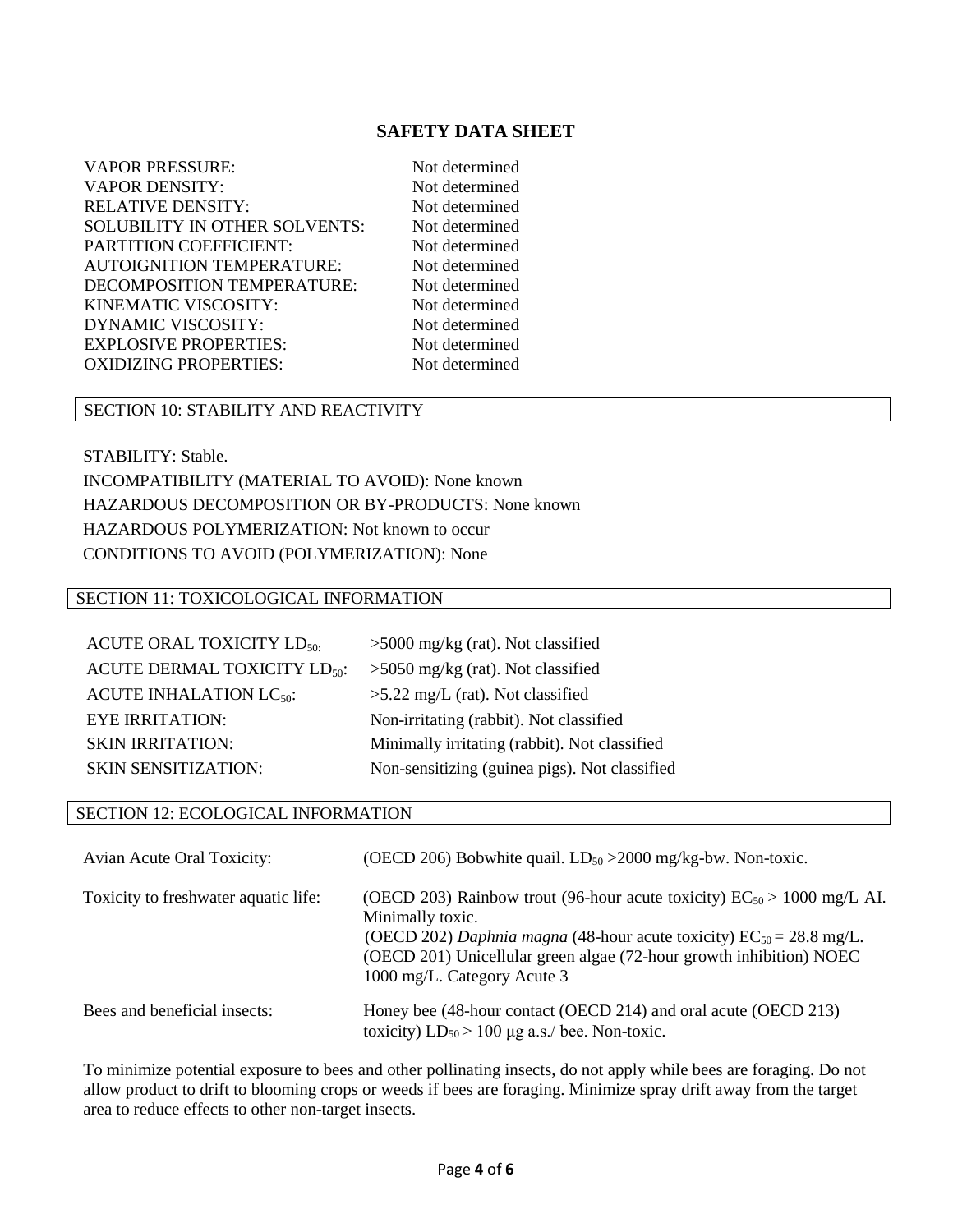ARBER BIO INSECTICIDE has been evaluated for toxicity to non-target insects in a variety of bioassays and on a variety of crops under various normal growing conditions. However, testing all beneficial insects, in all situations, mixtures and combinations, is not feasible. Prior to treating entire crop where the release of beneficial insects serve as part of an Integrated Pest Management (IPM) program, consult with an extension specialist, a pest control advisor

(PCA) or with the product manufacturer.

**For terrestrial uses only:** Do not apply directly to water, or to areas where surface water is present, or to intertidal areas below the mean high water mark. Do not contaminate water when disposing of equipment wash water or rinsate.

**Sensitive areas:** The pesticide should only be applied when the potential for drift to adjacent sensitive areas (e.g. residential areas, bodies of water, known habitat for threatened or endangered species, non-target crops) is minimal (e.g. when wind is blowing away from the sensitive areas). Do not allow spray to drift from the application site and contact people, structures people occupy at any time and the associated property, parks and recreation areas, non-target crops, aquatic and wetland areas, woodlands, pastures, rangelands, or animals. Do not allow product to drift to blooming crops or weeds if bees are foraging. Minimize spray drift away from the target area to reduce effects to other non-target insects

Bioconcentration potential: This material is not expected to bioconcentrate in organisms. SECTION 13: DISPOSAL CONSIDERATIONS

Do not reuse containers. Dispose of in accordance with all applicable federal, state, and local environmental regulations.

## SECTION 14: TRANSPORTATION INFORMATION

U.S. DOT: Not regulated

IATA DGR: Not regulated

IMDG: Not regulated

Freight Classification: Insecticide. See NMFTA code.

SECTION 15: REGULATORY INFORMATION

# INTERNATIONAL REGULATIONS TSCA: Exempt

U.S. FEDERAL REGULATIONS CERCLA: Not applicable.

SARA TITLE III HAZARD CLASSIFICATION SECTIONS 311 AND 312:

Immediate (acute) Health: None

Page **5** of **6**